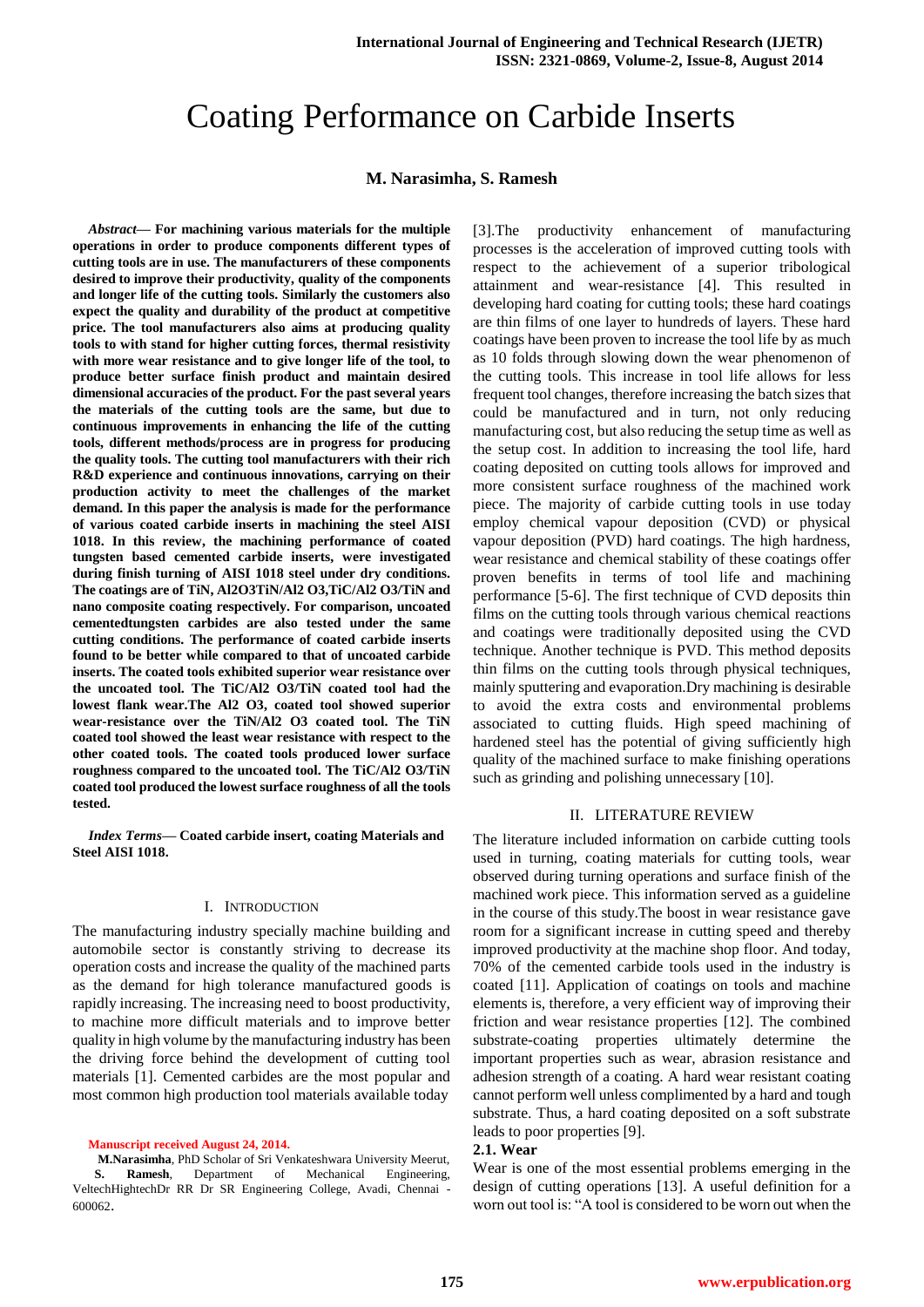replacement cost is less than the cost for not replacing the tool" [14]. Tool failure is said to occur when the tool no longer performs the desired function whereas total failure (ultimate failure) is defined as the complete removal of the cutting edge, a condition obtaining when catastrophic failure occurs [15]. Therefore, in machining operations, tools are considered to be worn out and are changed long before total failures to avoid incurring high costs associated with such catastrophic failures.

Some of the tool life rejection criteria presented in ISO 3685 is listed below [16]:

1. Average flank wear  $= 0.4$  mm

2. Maximum flank wear = 0.6 mm

3. Notching  $= 1.0$  mm

4. Nose wear =  $0.5$  mm 5. Surface roughness (Ra) =  $6.0$  µm. Flank wear is observed on the flank or clearance face of a metal cutting insert and is caused mainly by abrasion of the flank face by the hard constituents of the work piece [17]. This failure mechanism is commonly observed during machining of cast irons and steels where the abrasive particles are mainly Fe3C and non-metallic inclusions [9].Crater wear is observed on the rake face of cutting tools and is caused by chemical interactions between the rake face of a metal cutting insert and the hot metal chip flowing over the tool. Depth of cut notching is attributed to the oxidation of the tool material. Nose wear or tool tip blunting results from insufficient deformation resistance of the tool material [9].

Machining of metals is a complex process. The cutting tool environment features high-localized temperatures (~1000 ºC) and high stress (~700 MPa). The tool may experience repeated impact loads during interrupted cuts, and the work piece chips may chemically interact with the tool materials. The useful life of a cutting tool may be limited by a variety of wear processes such as crater wear, flank wear or abrasive wear, built up edge, depth of cut notching and nose wear [9]. The wear zones are characterized by the type of wear that occurs on the tip of the tool and around the cutting edge. The main types of wear on a carbide-cutting tool are shown in Figure 2-1.



Fig. 2-1. Wear zones on the cutting tool caused by chip formation

Cemented carbide tools worn off by dissolution/diffusion exhibit smoothly worn through carbide grains [18, 19, 23]. In many previous studies, a very smooth surface at the worn flank face possessing voids between carbide grain boundaries was observed on a carbide insert. This smoothly worn surface topography is a characteristic of dissolution/diffusion wear. Inter-diffusion between cobalt in the tool and iron in the steel and decarburization of the tool has been reported as the major diffusion reactions that occur [24, 25]. According to Jiang and Xu [26], the tool wear process can be divided into five stages: initial stage of wear, regular stage of wear, micro breakage stage, and fast wear stage and tool breakage. Other studies have divided the tool wear process into three stages in which rapid flank wear occurred at the beginning of machining at cutting speeds of 200-250 m/min, followed by a gradual and steady wear growth, and finally by an accelerated wear towards the point of tool rejection [27].

#### **2.2. Coating**

The machining of hard and chemically reactive materials at higher speeds is improved by depositing single and multi-layer coatings on conventional tool materials to combine the beneficial properties of ceramics and traditional tool materials [21]. Schintlmeister et al. [28] had summarized the effect of coatings in the following statements:

1. Reduction in friction, in generation heat, and in cutting forces

- 2. Reduction in the diffusion between the chip and the surface of the tool, especially at higher speeds (the coating acts as a diffusion barrier)
- 3. Prevention of galling, especially at lower cutting speeds.

#### **2.3. Coating Materials**

At present various metal cutting operations are being performed using cemented carbide tools coated with a material consisting of nitrides (TiN, CrN, etc.), carbides (TiC, CrC, W2C, WC/C, etc.), oxides (e.g. alumina) or combinations of these [10,21] and nano composite materials(ZTA). Coating cemented carbide with TiC, TiN and Al2O3 dramatically reduces the rate of flank wear [19]High hardness is beneficial in resisting the abrasive wear. Retention of hardness even at higher temperatures is very important since the tool bit experiences a temperature in the range of 300-1000°C depending on the machining parameters and the materials to be machined [9]. Micro hardness values of different coatings measured at different temperatures are shown in Figure 2.3 They all exhibit a decrease with an increase of temperature, and the decrease of hardness was much more pronounced in the case of TiC. Interestingly, the micro hardness of Al2O3 was significantly lower than TiC at room temperature but retained almost 40 % of its room temperature hardness at 1000 °C



Figure 2.3 Temperature dependence of micro hardness [17, 29].

Coating with three layers of TiC-Al2O3-TiN as seen from the substrate are widely used for machining of many types ofsteels [10]. This type of coating improves the wear resistance of the tool by combining the properties of the three materials.The ranking of the solubility products and limits of TiC, TiN and Al2O3 in iron, compared to the carbide substrate, is in the order TiC>TiN> Al2O3 [19]. Therefore there is less driving force for significant dissolution-diffusion wear of Al2O3 to take place. Thus, having a coating layer of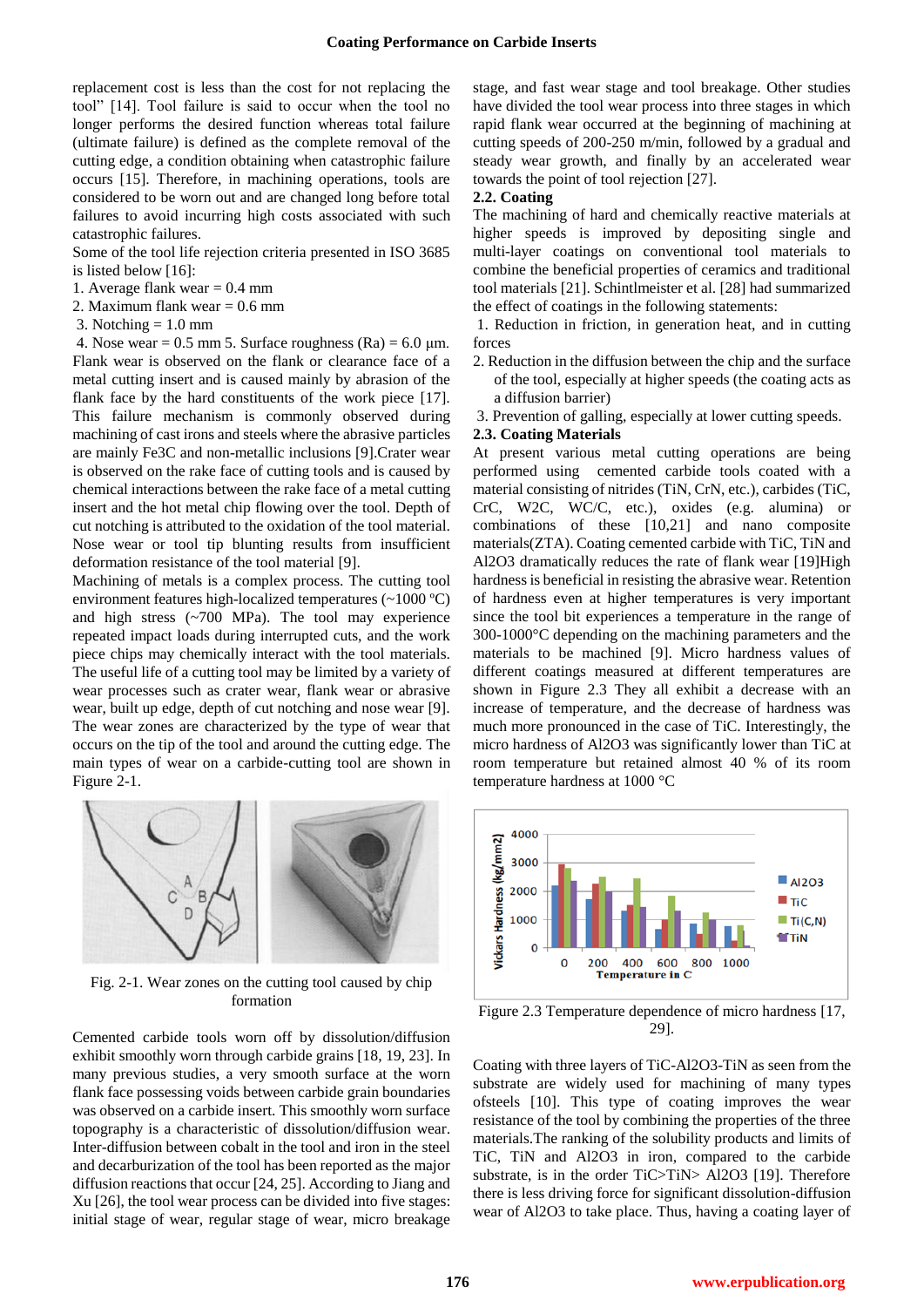Al2O3 over an under layer of TiC help decrease the dissolution/diffusion wear at the TiC coating layer. This enhances the performance of the cutting tool, by including the TiC layer with a low wear rate and protecting it with a layer of Al2O3 to decrease the effect of diffusion/dissolution wear. The softer TiN outer layer helps in reducing the propagation of cracks into the inner coating layers, in addition to decreasing the welding of the chips to the cutting tool. Another reason for having the TiN as an outer layer, as opposed to inner layer, is that at higher temperatures of oxidation, the growth of TiO2 (rutile) under layer may affect the performance of the protective alumina over layer of the oxide [9].

## **2.4.Surface Finish**

Surface roughness and tolerance are among the most critical quality measures in many mechanical products. As competition grows closer, customers now have increasingly high demands on quality, making surface roughness become one of the most competitive dimensions in today's manufacturing industry [29]. .

There are several measurements that describe the roughness of a machined surface. One of the most common is the arithmetic average (AA) value usually known as Ra. [32]. The AA value is obtained by measuring the height and depth of the valleys on a surface with respect to an average centerline. The higher the AA value is, the rougher the machined surface. Figure 2.4 shows a magnified cross section of a typical machined surface.



Figure 2.4 Illustration of surface roughness [30]

Factors influence the formation of surface roughness in the turning process. These factors include chip deformation and side flow, vibration of the machine-tool fixture work piece system, geometrical contribution of the feed and tool nose radius. Classical surface roughness related equations calculate geometrical contribution:

## h  $\approx$  f2/ 8R, , hCLA  $\approx$  f2/ 18 $\sqrt{3}$ R

Where h is the peak to valley height, hCLA the centre line average roughness, f the feed and R the nose radius. This show that surface roughness is primarily dependent on feed rate and tool nose radius. However, the above equations give ideal surface finish values under satisfactory cutting conditions [32].

The tool wear influences the surface roughness of the work piece and the value of surface roughness is one of the main parameters used to establish the moment to change the tool in finish turning [20]. Carbide tool wear may occur by the mechanical detachment of relatively large fragments of tool material (attrition wear). This causes the surface roughness to increase significantly and promote the formation of ridges [19, 23].

The geometry of tool wear also causes a change in surface roughness as machining time elapses. Flank wear is along with groove wear are the types of wear that most influence this change in surface roughness [33]. Some studies have claimed that the change in surface roughness is primarily caused by cutting-tool flank wear [31].

## **2.5. Work-piece Material**

The cutting performance tests were performed on AISI 1018 cold rolled steel. The work piece material used was 1.5 inch in diameter and 20 feet long. However, in order to meet the requirement of the ISO 3685 [17] that the length/diameter ratio of the work piece material to be used should be less than 10 during testing.

# III. RESULTS AND ANALYSIS

Results for the performance of the five different coated cutting tools in turning and the uncoated cutting tool in turning AISI 1018 steel. The results for the flank wear of the uncoated tool and the surface roughness of the machinedwork-piece are first presented. The results of the other coated tools are then shown and are compared to those obtained using the uncoated tool in order to obtain the effectiveness of the different coatings on the flank wear and the surface roughness. The flank-wear and the obtained surface roughness results for each of the coated tools are then compared in order to confirm the machining performance rankings of the different coatings considered.

# **3.1. Wear of TiN Coated vs. Uncoated Tool**

To compare the performance of the TiN coating, the flank wear of the TiN coated tool was compared with the flank wear of the uncoated tool. Table .1 shows the SAS output for the regression of flank-wear on the number of cuts for both TiN coated and the uncoated tools. A null hypothesis (Ho) that the TiN coating has no effect on the flank wear and an alternative hypothesis (Ha) that the TiN coating has an effect on flank-wear were used. Again using a a-value of 0.05, the null hypothesis is rejected in favor of the alternative hypothesis since the P value for this regression is <0.0001. And so it can be concluded that the TiN coating has a significant effect on tool flank wear for the TiN coated tool.

Table.1 Regression of flank wearonthe type of coating for TiN and uncoated.

| The SAS system           |                |                  |                |         |          |
|--------------------------|----------------|------------------|----------------|---------|----------|
| The REG procedure        |                |                  |                |         |          |
| Dependant variable: wear |                |                  |                |         |          |
| Analysis of variance     |                |                  |                |         |          |
| Source                   | DF             | Sum of<br>square | Mean<br>Square | F value | Pr>F     |
| Model                    | $\overline{2}$ | 0.21497          | 0.10749        | 128.58  | < 0.0001 |
| Error                    | 37             | 0.03093          | 0.00083597     |         |          |
| Corrected<br>total       | 39             | 0.24591          |                |         |          |
| Root<br><b>MSE</b>       | 0.02891        |                  |                |         |          |
| Dependan<br>t mean       | 0.33069        | Root<br>square   | 0.8742         |         |          |
| Coeff.<br>Variant        | 8.74340        | Adj. R. Sq.      | 0.8674         |         |          |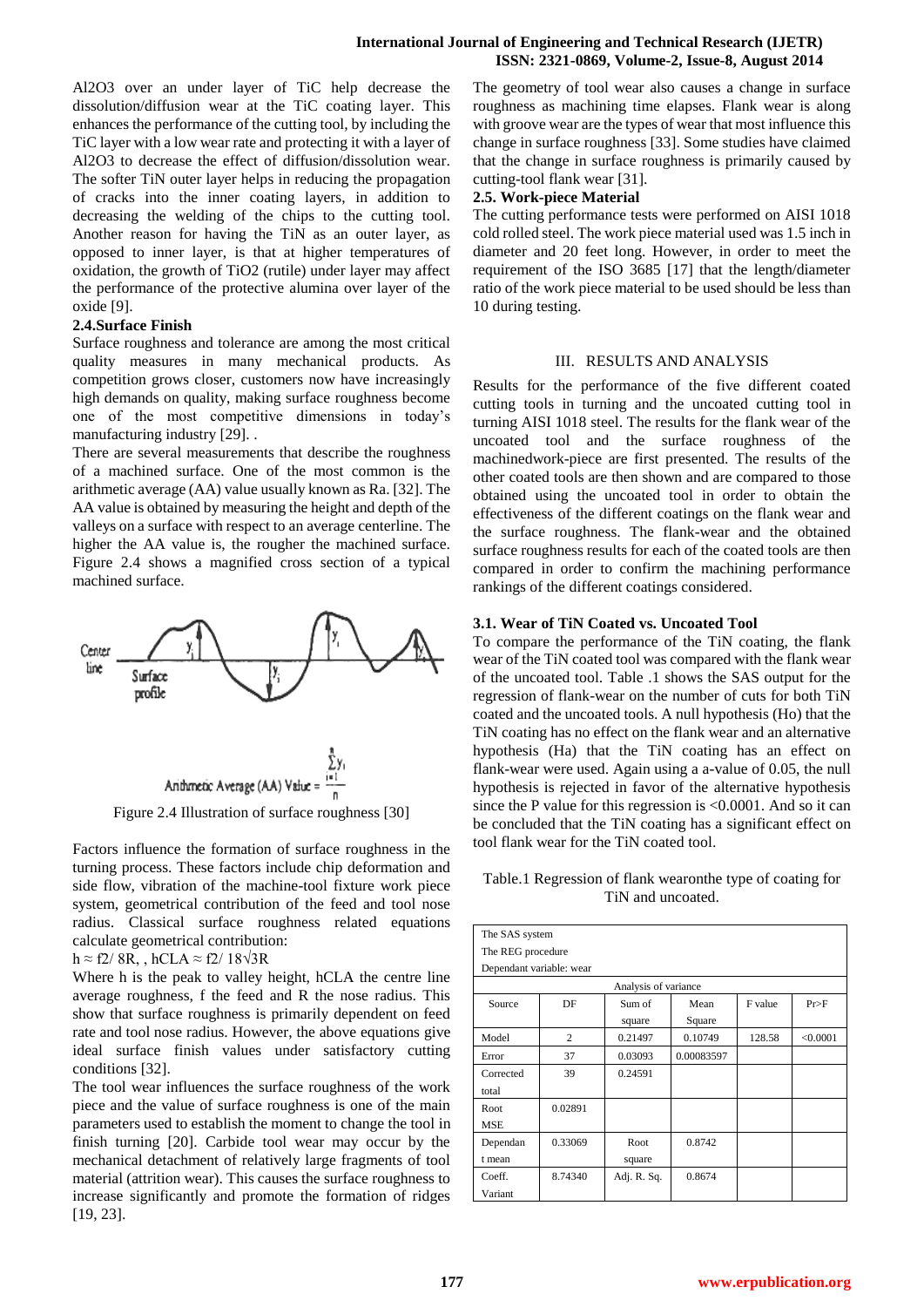The uncoated tool exhibited the largest wear within the 60 cuts machined in the test. All the coated tools were observed to have better wear resistance than the uncoated tool as expected.The TiN coated tool showed a slight improvement compared to the uncoated tool. The TiN/Al2O3 had the third highest flank wear. The improvement of the wear resistance compared to theTiN coating was due to the addition of the Al2O3 layer. This layer protected the TiN coating.Howeverthe Al2O3 coating had the second highest flank wear resistance and showed an improvement in wear resistance as comparedto TiN/Al2O3. Hence, using one layer ofAl2O3 appears to have better wear resistance to flank wear as compared to using 2 layers of coating with TiN interlayer and Al2O3 outer layer. The TiC/Al2O3/TiN coated tool appeared to have the best wear resistance under the testing conditions used.This was as expected since the combination of TiC with high abrasive resistance, chemically stable Al2O3 with low thermal conductivity and the added wear resistance of the TiN coating improved the overall wear resistance of the cutting tool.The photographs of the flank face for each of the machined tools are shown in Figure 4. The flank-wear on the uncoated and TiN coatedtool can be easily seen. The lower flank-wear on the TiN/Al2O3, Al2O3 and TiC/Al2O3/TiN coated tools displays their higher wear resistance performance.

 The machined part surface roughness appeared to decrease with the addition of a coating layer for all cases except theTiN/Al2O3, in which the addition of this coating tended to increase the value of the surface roughness compared to that obtained using the uncoated tool.

The flank wear for the five different types of cutting tools tested are shown in Figure 2-4. The uncoated tool exhibited the largest wear within the 60 cuts machined in the test. All the coated tools were observed to have better wear resistance than the uncoated tool as expected.

The TiN coated tool showed a slight improvement compared to the uncoated tool. The  $TiN/Al<sub>2</sub>O<sub>3</sub>$  had the third highest flank wear. The improvement of the wear resistance compared to the TiN coating was due to the addition of the  $Al_2O_3$  layer. This layer protected the TiN coating.

However, the  $Al_2O_3$  coating had the second highest flank wear resistance and showed an improvement in wear resistance as compared to TiN/Al<sub>2</sub>O<sub>3</sub>. Hence, using one layer of  $Al_2O_3$ appears to have better wear resistance to flank wear as compared to using 2 layers of coating with TiN interlayer and  $Al_2O_3$  outer layer. The TiC/Al<sub>2</sub>O<sub>3</sub>/TiN coated tool appeared to have the best wear resistance under the testing conditions used. This was as expected since the combination of TiC with high abrasive resistance, chemically stable  $Al_2O_3$  with low thermal conductivity and the added wear resistance of the TiN coating improved the overall wear resistance of the cutting tool.

The photographs of the flank face for each of the machined tools are shown in Figure3-1. The flank-wear on the uncoated and TiN coated tool can be easily seen. The lower flank-wear on the TiN/Al<sub>2</sub>O<sub>3</sub>, Al<sub>2</sub>O<sub>3</sub> and TiC/Al<sub>2</sub>O<sub>3</sub>/TiN coated tools displays their higher wear resistance performance.



Figure 3-1Photographs of the final flank wear for a) uncoated tool, b) TiN coated tool, c) iN/Al<sub>2</sub>O<sub>3</sub> coated tool, d)  $Al_2O_3$ coated tool and e) TiC/Al<sub>2</sub>O<sub>3</sub>/TiN coated tool

#### IV. CONCLUSIONS

The machining performance of five cutting tool inserts in turning AISI 1018 steel, Uncoated, TiN coated, TiN/Al2O3 coated, Al2O3 coated and TiC/Al2O3/TiN coated tools were examined and their flank wear and the resultant machined work piece surface finish were analysed. The tool coatings were found to improve upon the wear resistance of the cutting tool. This was shown by the decrease in wear on the flank face of the coated tools compared to that of the uncoated tool. The wear of the TiN coated tool was around 12% lower than the wear observed on the uncoated tool. TiN/Al2O3 coated tool showed a decrease of around 65% compared to the uncoated tool. The Al2O3 coated tool showed a decrease of around 92% compared to the uncoated tool. The TiC/Al2O3/TiN coated tool appeared to have the lowest wear of all the tools tested, and showed a decrease of around 96% in wear compared to the uncoated tool. In the case of the machined surface roughness, all the coated tools produced lower surface roughness than that produced by the uncoated tool except for the TiN/Al2O3 coated tool. This was believed to be due to factors other than the coating material and mainly the different chip breaker geometry on the tool which produced longer chips that got in contact with the work piece material and increased its surface roughness. The TiC/Al2O3/TiN coated tool produced the lowest average surface roughness during the 60 cuts with a decrease of around 38% compared to the uncoated tool. The Al2O3 coated tool produced the second lowest average surface roughness with a decrease of around 23% compared to the uncoated.

The TiN coated tool produced the third lowest average surface roughness with a decrease of around 7%. While on the other hand, the TiN/Al2O3 coated tool produced the highest average surface roughness with an increase of around 21%. (TiAlCrYN) nano composite material coated turning tool insert exhibits higher hardness, superior wear resistance and higher fracture toughness when compared with the uncoated and TiN coated insert.(36).This research may be extended to study the effects of multi-layer coatings on cutting tool performance. Multi layers are composed of alternating layers of two different materials that can vary in number from few up to tens of thousands. Multi layers are believed to offer very high strength, hardness, heat resistance, and many new properties that could greatly enhance the performance of the cutting tools..